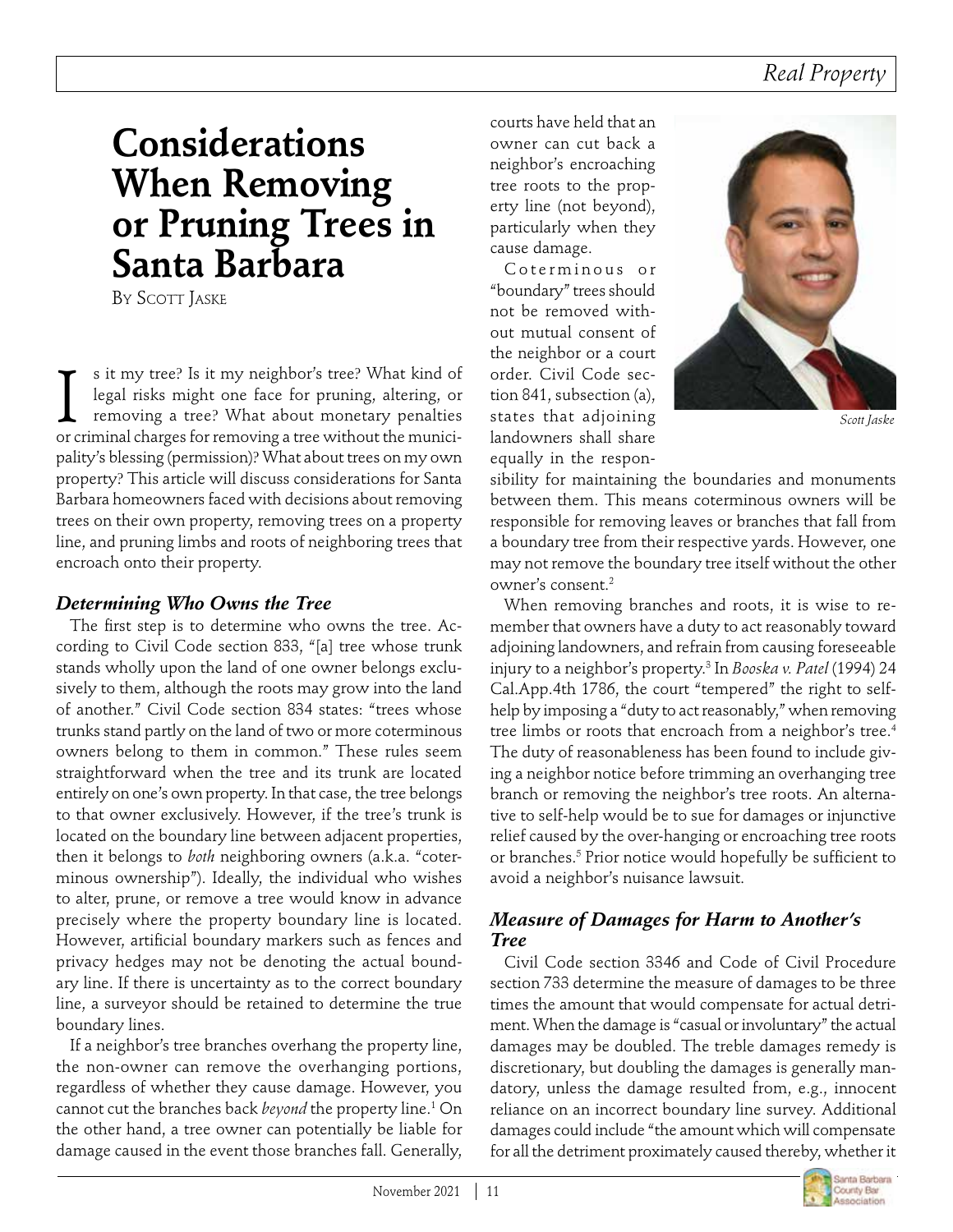# *Real Property*

could have been anticipated or not."6 Cases have analyzed potential damages, e.g., transportation costs for the new tree, removal of the damaged or dead tree, disposal of the damaged or dead tree, and diminution in value of the home sans the tree, all of which could be assessed against the party who wrongfully removed or damaged a tree.

## *Santa Barbara County Deciduous Oak Tree Act*

It is also worth noting that Santa Barbara County and City have ordinances to protect certain types and species of trees. On April 15, 2003, Santa Barbara County adopted Ordinance Number 4490, also known as the "Deciduous Oak Tree Protection and Regeneration Act" (hereinafter "The Oak Trees Act"). The County Board of Supervisors found that protecting oak trees was important to the people's well-being, and the ecological integrity of Santa Barbara County. The regulation was created to address deciduous oak tree removal in the inland rural areas of the county and requires a permit for removal of deciduous oak trees under articles II or IV of chapter 35 of the County Code, or Ordinance 661.

The Oak Trees Act defines any removal of protected deciduous oak trees to be unlawful and a public nuisance. The Oak Trees Act allows for injunctive relief, abatement, civil penalties, and remedies. For example, someone who violates The Oak Trees Act can be liable for a civil penalty not to exceed \$25,000 for each violation. There are also possible criminal penalties. The Oak Trees Act penalizes violations with infractions consisting of a fine not exceeding \$100 per protected deciduous oak tree for first violations, fines not exceeding \$200 for a second violation within one year, and a fine not exceeding \$500 for each additional violation within one year. The District Attorney may upgrade the infraction to a misdemeanor at the District Attorney's discretion, and the punishment is to be a fine not less than \$500 nor more than \$25,000 per violation or imprisonment not to exceed six months or both.

Reportedly, The Oak Trees Act was originally enacted in response to a Santa Ynez vintner who destroyed hundreds of oak trees on his property, causing a public outcry to protect the oaks. In 2012, a Carpinteria property owner was fined almost three thousand dollars for removing an oak tree from her own property in violation of The Oak Trees Act. Why such a harsh penalty for removing oak trees from her own property? Unfortunately, the Carpinteria owner failed to secure a permit in advance for the tree removal.

## *City of Santa Barbara Tree Preservation Act*

The City of Santa Barbara has its own separate requirements for certain trees. In 1969, the Santa Barbara City Council enacted the Preservation of Trees Act codified as Municipal Code Chapter 15.24. Section 15.24.020. The Trees Preservation Act states: "it is unlawful for any person to remove or significantly alter or to authorize or allow the removal or significant alteration of any of the following trees without a permit: A) a setback tree; B) a parking lot tree; C) a tree on an approved plan; or D) a tree designated as an historic or specimen tree by the City Council."

*Setback Trees.* A "Setback Tree" is "located in the front setback of any lot as the term front setback is defined and specified in Title 28 of this Code, the Zoning Ordinance. A tree is a setback tree if more than 50% of the tree trunk, measured at the highest natural grade adjacent the trunk, is within the front setback." Setback requirements can vary depending on local, county, and state requirements.

Parking Lot Trees. A "parking lot tree" is a tree situated in a planter required pursuant to Section 28.90.050 of the Santa Barbara Municipal Code. The City of Santa Barbara sought to encourage the development of more attractive parking lots in commercial, industrial, and multiple-family use areas and has designated "parking lot trees" as being protected by the Preservation of Trees Act.

*Trees on an Approved Plan.* A tree shown on an approved plan on record with the City of Santa Barbara for a lot developed with commercial, multiple-family residential, or industrial use, are protected by the Preservation of Trees Act. Both "Parking Lot Trees" and "Trees on an Approved Plan" require the same application and permitting process for alteration, pruning, or removal. The application shall be filed with the Community Development Department on the provided forms and the application must show the location and identify the tree or trees sought to be removed by diagram or plot plan and photograph(s), the name and address of the owner, and other such information as required by the form provided.

*Designated Historic/Specimen Trees.* A tree is designated as "historic" if it has been found by the Parks and Recreation Commission, the Historic Landmarks Commission, or the City Council to be a tree of notable historic interest and has been designated by resolution of the City Council as such. A "specimen tree" is a tree which has been found by the Parks and Recreation Commission to be of high value because of its type and/or age, and which has been designated by resolution of the City Council as a "specimen tree." A good example of a "historic tree" would be Santa Barbara's Moreton Bay Fig Tree, which is believed to be the largest *Ficus macrophylla* in the United States. A seaman visiting Santa Barbara in 1876 presented a seedling of an